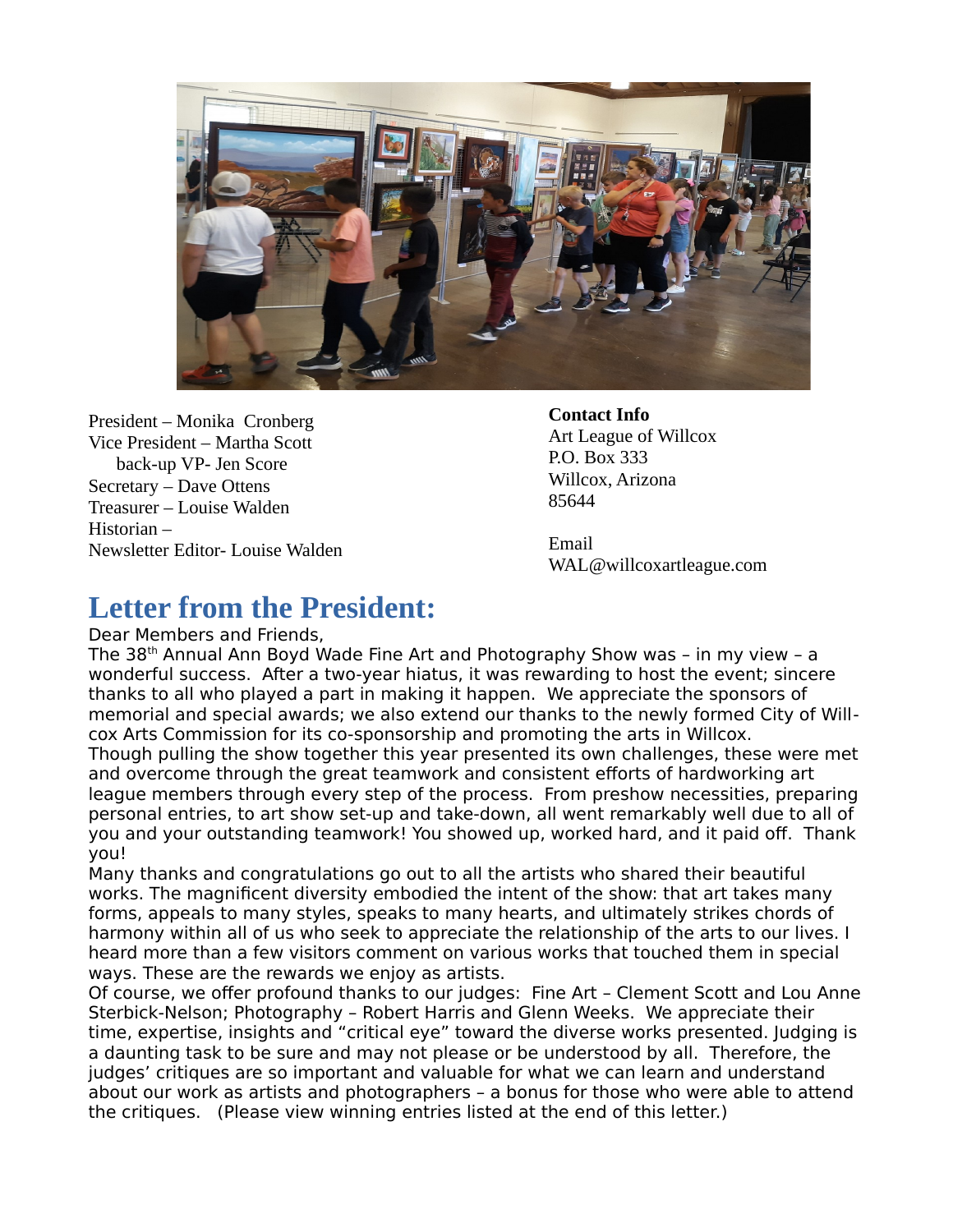It's especially gratifying that the work of so many fine artists and photographers was on display. A total of 304 works were put up, including 150 student entries, Pre-K through High School. These were viewed by 398 visitors over the three days the show was open to the public. That number includes 13  $1<sup>st</sup>$  through  $4<sup>th</sup>$  grade teachers and their 258 students who made their way through the show on April 28<sup>th</sup>! Many of the students returned later with family, to spend a bit more time enjoying their art, as well as the works of others.

The artist reception on April  $30<sup>th</sup>$  was well attended and allowed show winners to share their inspirations and/or processes. Young artist Maylee Thompson was announced as the recipient of the Freddie Romero Art Scholarship Award (\$100) for Fine Art. Also of note: the City of Willcox purchased Maylee's Best-of-Category artwork (Sandhill) for display in the city's visitor center. Congratulations!

Again, thank you to everyone!

Monika Cronberg

### **Congratulations to the ABW 2022 Show Winners**

#### **Best of Show**

| Photography | Linda Stacy -- The Vendor |
|-------------|---------------------------|
| Fine Art    | Kaia Thomas – Passage     |

### **Best of Category – Photography**

| Intermediate                                           | <b>Butch Griffin -- Shrouded Cove</b>     |
|--------------------------------------------------------|-------------------------------------------|
| Novice                                                 | <u> Elphie Carter – Cool Breeze Bunny</u> |
| <b>Student Photography (HS)</b> Andre Garcia, Florecer |                                           |

### **Best of Category – Fine Art**

| Advanced                    | <u> Yolanda Van der Lelij -- Barn Owl</u> |
|-----------------------------|-------------------------------------------|
| Intermediate                | <u> Monika Cronberg – Goldfish</u>        |
| <b>Novice</b>               | <u> Myra Fountain – Deer Skull</u>        |
| Student (HS)                | Maylee Thompson, Sandhill                 |
| <b>Student (Elementary)</b> | John (Gr 1) - Abstract                    |

### **Category Place Winners – Photography**

 $\overline{a}$ 

| <u>Tina Gliddens – Dawn's First Flight</u>           |
|------------------------------------------------------|
| <u>Rudy Martin – After the Harvest</u>               |
| <u>Karla Ellis – The Cowboy</u>                      |
| Honorable Mention Tina Gliddens I- Sandies at Sunset |
| Honorable Mention Larraine Milne - Still Waiting     |
| Honorable Mention Tina Gliddens - Thunderbirds       |
|                                                      |

Novice 1<sup>st</sup>

Emi Fish – Field of Gold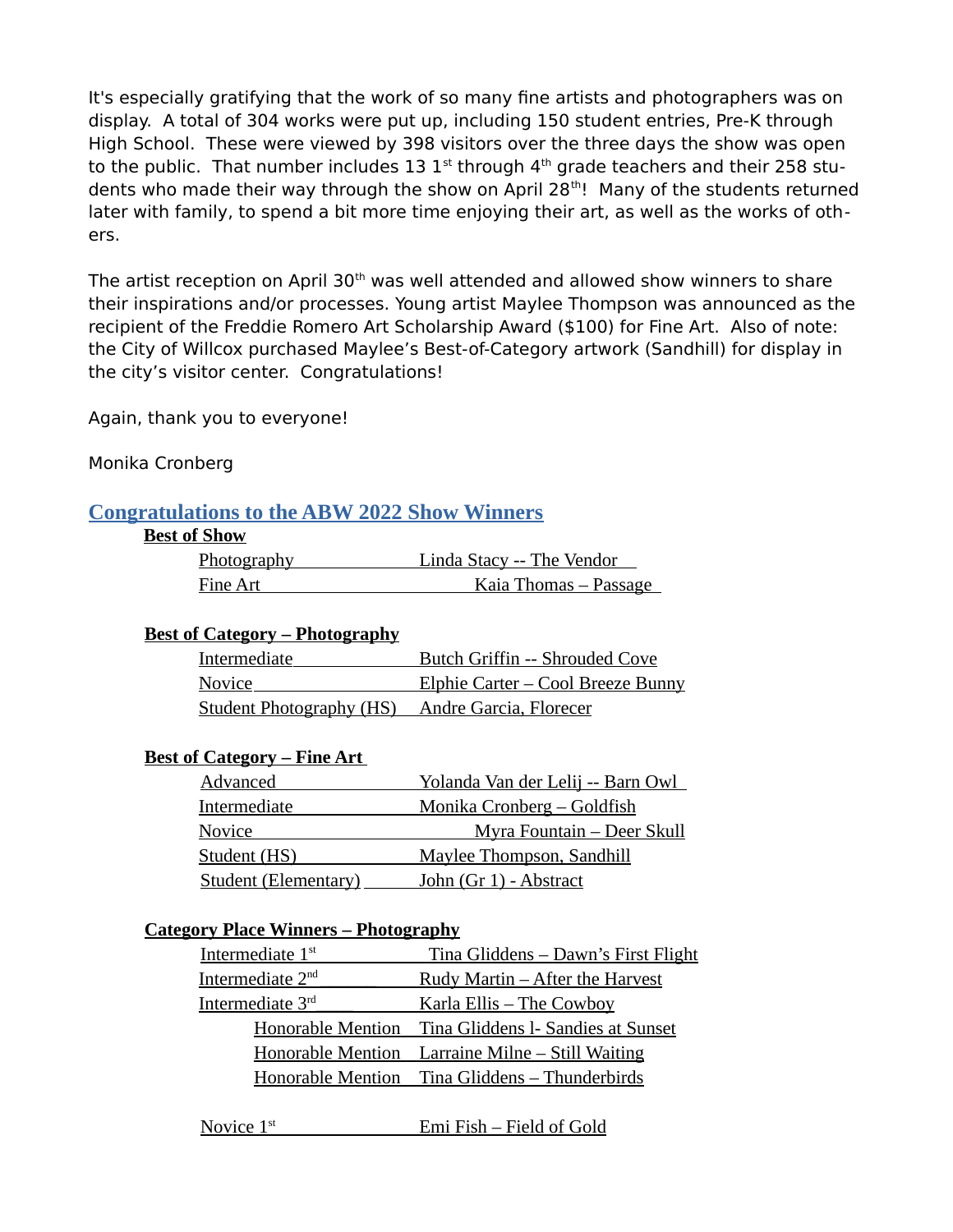| Novice 2 <sup>nd</sup> | Marylou Fuller - Mountain and Lakes                          |
|------------------------|--------------------------------------------------------------|
| Novice $3rd$           | Cameron Stacy – Cows on the Buren                            |
|                        | Honorable Mention Marylou Fuller - Annie and Deer            |
|                        | <u> Honorable Mention Elphie Carter – Midmorning Monarch</u> |

| HS Student 1 <sup>st</sup> | <u> Lupita Rojas – Majestic River</u> |
|----------------------------|---------------------------------------|
| $HS$ Student $2nd$         | Leslie Simmons – Summer Driving       |
| $HS$ Student $3rd$         | Trent Goldman – Tranquility at Sea    |

## **Category Place Winners – Fine Art**

| Advanced 1 <sup>st</sup> | <u> Richard Bergquist – Along the Gila</u>              |
|--------------------------|---------------------------------------------------------|
| Advanced 2 <sup>nd</sup> | Yolanda Van der Lelij - Telegraph Pole                  |
| Advanced 3rd             | Maggie Bryce - Li'l Wrangler                            |
|                          | <u> Honorable Mention Kaia Thomas – Destiny</u>         |
|                          | <u> Honorable Mention Maggie Bryce – Silver Bullet</u>  |
|                          | Honorable Mention Richard Bergquist - Mountain View     |
|                          | Honorable Mention Yolanda Van der Lelij – Bernini Angel |

| Intermediate 1 <sup>st</sup> | Monika Cronberg - Ozzie                                        |
|------------------------------|----------------------------------------------------------------|
| Intermediate 2 <sup>nd</sup> | <u> Martha Scott – His Majesty's Handiwork</u>                 |
| Intermediate 3rd             | <u>Karla Ellis – I Thought So</u>                              |
|                              | Honorable Mention Kathleen Brauchla - Alaska Summer            |
|                              | <u> Honorable Mention Audrey Fuller – Daddy Quail</u>          |
|                              | Honorable Mention Kathleen Brauchla - Daisies                  |
|                              | <u> Honorable Mention Marilynne Methven – Blue Fish Print-</u> |

| Novice $1st$ | <u>Linda Stacy – Dew Drops</u>                           |
|--------------|----------------------------------------------------------|
| Novice $2nd$ | <u> Myra Fountain – Barbed Wire and Roses</u>            |
| Novice $3rd$ | <u> Myra Fountain – Cactus Blossom</u>                   |
|              | <u> Honorable Mention Myra Fountain – Saguaro Sunset</u> |
|              | <u> Honorable Mention Wendy Cameron – Misty Morning</u>  |

| $HS$ Student $1st$ .       | <u> Maylee Thompson – Waxwings</u>                        |
|----------------------------|-----------------------------------------------------------|
| HS Student 2 <sup>nd</sup> | Maylee Thompson - Forest Dragon                           |
| HS Student 3rd             | Renee Larson - Untitled                                   |
|                            | <u> Honorable Mention Maylee Thompson – Ready to Ride</u> |
|                            | Honorable Mention Anabeth Cameron - Hero in Training      |

| Student Elementary 1 <sup>st</sup> | Yeilani (Gr 1) - Lizard                      |
|------------------------------------|----------------------------------------------|
| Student Elementary 2 <sup>nd</sup> | Ulises Hernandez-Gonzales $(Gr K)$ – The Sea |
| Student Elementary $3rd$           | Josey Benevides $(Gr 4)$ – Golds and Blues   |
| <b>Honorable Mention</b>           | Kamilah (Gr 4)<br>Patterns                   |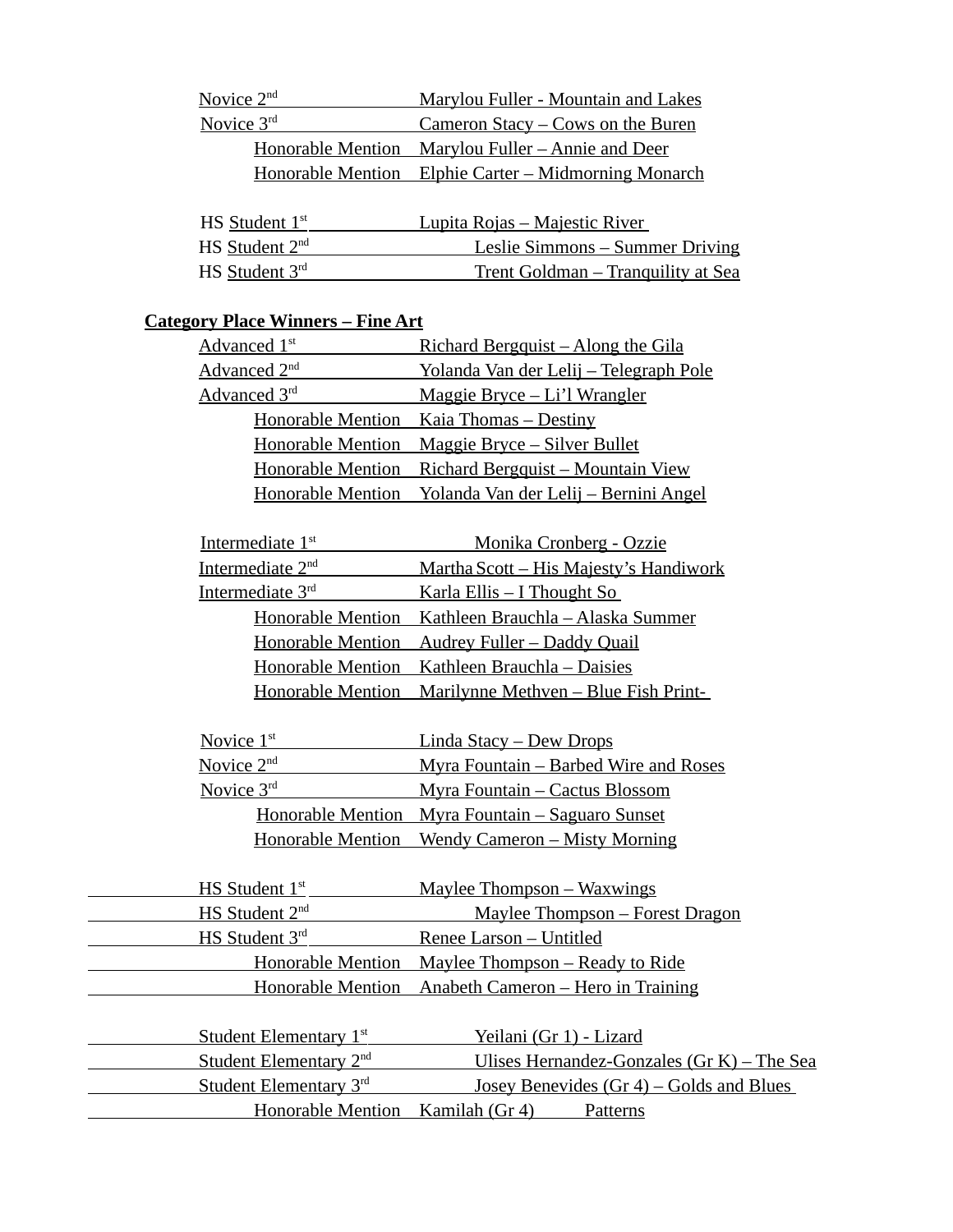| Honorable Mention Izyck (Gr 2) - Jaguar                   |
|-----------------------------------------------------------|
| <u> Honorable Mention Aiden (Gr 1) – Orange and Brown</u> |
| Honorable Mention Daniel (Gr1) - Ocean                    |
| Honorable Mention Doriean Garibaldi Mares (Gr 1) Frog     |
| Honorable Mention Poshitha Khaja (Gr K) – An Owl's Picnic |
|                                                           |

| People's Choice - Photography      | <u>Tina Gliddens – Dawns First Flight</u>      |
|------------------------------------|------------------------------------------------|
| <u> People's Choice – Fine Art</u> | <u> Martha Scott – His majesty's Handiwork</u> |

### **Memorial and Special Awards**

| <b>Ann Boyd Wade for Pastel</b>                                     | <u>Dave Ottens – Night in Italy</u>             |
|---------------------------------------------------------------------|-------------------------------------------------|
| Maggie Richardson - Animal                                          | <b>Audrey McGrath - Roadrunner</b>              |
| <u> Peggy Ottens – Open</u>                                         | <u> Karla Ellis – Reflections (Photography)</u> |
| <u> Sarah Rose Broeder – Student Photo Katelyn Shannon – Family</u> |                                                 |
| Cowbelles                                                           | <u>Karla Ellis – Let the Light Shine on Me</u>  |

# **Events and Activities: We have a busy few months ahead!**

## **Wine Festival Show May 21-22, 2022**

## **Ranching Heritage Festival June 3-5, 2022**

 **If you have work (art or photography) that you believe will fit the theme of this show, please send me photos. I will decide what to include depending on how much space and how many submissions I get.** 

## **Willcox Art League summer party!**

### **June 11, 2022, 4pm to ?...**

 Potluck dinner at Yolanda's house, 8660 Layton Lane, Willcox, AZ bring a spouse or friend. See you there!

**The Senior Art program** - working through the Willcox Theater and Arts team - (*ACE of Arts*. \*ACE = Aging as Creative Endeavor) is up and running. Go to: Willcox Theater and Art to sign up!